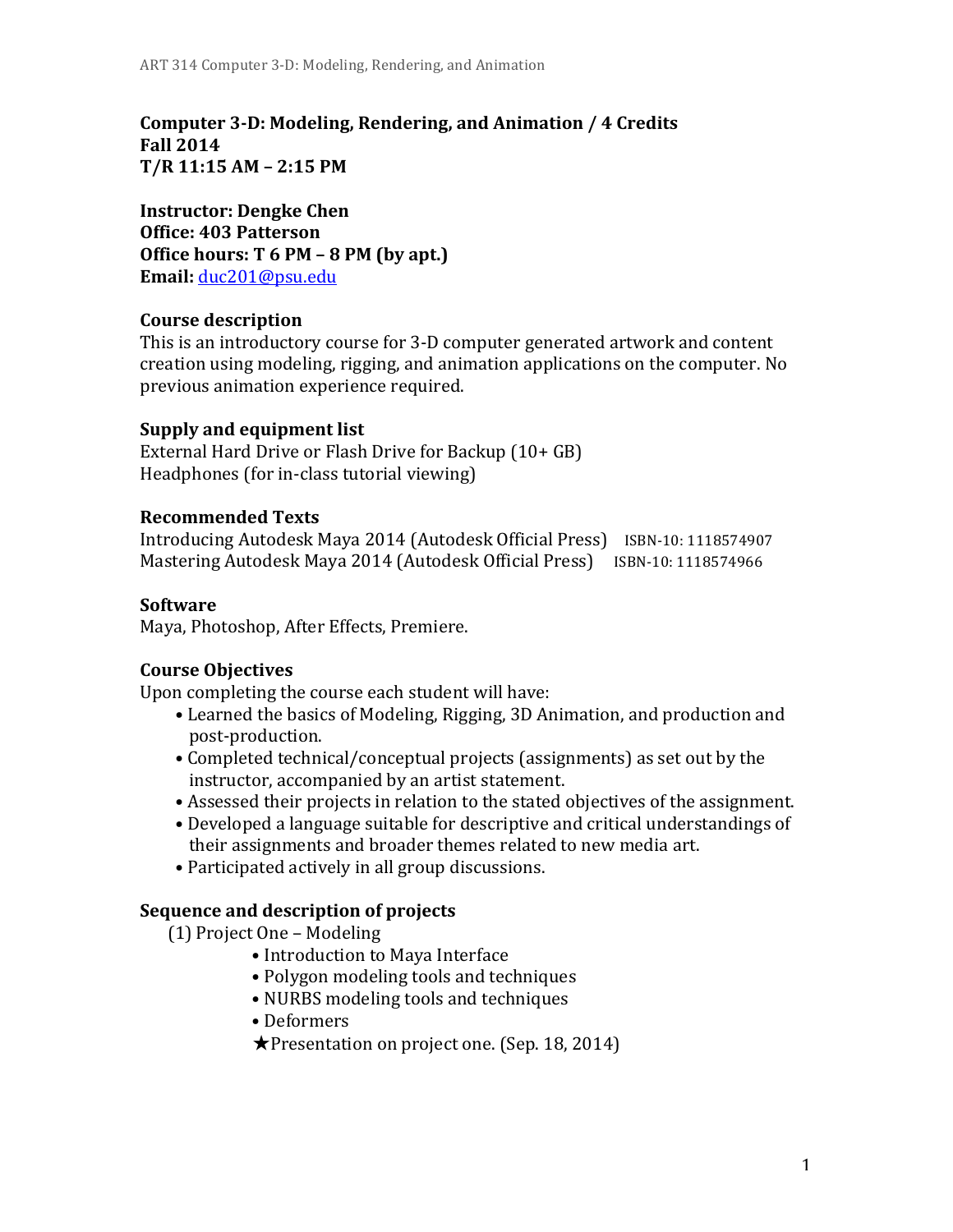## $(2)$  Project Two – Texturing & Rigging

- UV texture editor
- Lighting
- Rendering
- Joints
- Skinning tools and techniques (Weight Hammer, Paint Skin Weight Tool, etc.)
- Control Objects and Constraints
- $\bigstar$ Presentation on project two. (Oct. 23, 2014)
- (3) Project Three Animation
	- Animation Timeline and Keyframe
	- Principles of Animation (squash and stretch, anticipation, secondary action, etc.)
	- Walk Cycles
	- Run Cycles
	- Character Interaction
	- Facial Animation
	- $\bigstar$  Final presentation. (Dec. 11, 2014)

## **Grading policy**

Three projects will be given throughout the semester. It is expected that you will address the assignments in each project creatively and with considerable thought. The class participation and attendance will be worth 30  $%$  of your final semester grade and the exercises and projects will be worth the remaining  $70\%$ .

- Class participation/Attendance =  $30\%$
- Exercises (approx.  $10$ ) =  $15\%$
- Project  $1 = 15%$
- Project  $2 = 20\%$
- Project  $3 = 20%$

## Grades will reflect the students' ability to clearly demonstrate:

- Success in relation to course and assignment objectives.
- Resolution and quality of work understanding of concept and ability to express that understanding.
- Inventiveness and ambition.
- Participation and commitment in all course activities.

## **Grading Scale**

 $94 - 100 = A$  (EXCELLENT) exceptional work, pushing the limits of the assignment and challenging yourself, excellent concepts and outstanding use of techniques.

 $90 - 93 = A$ -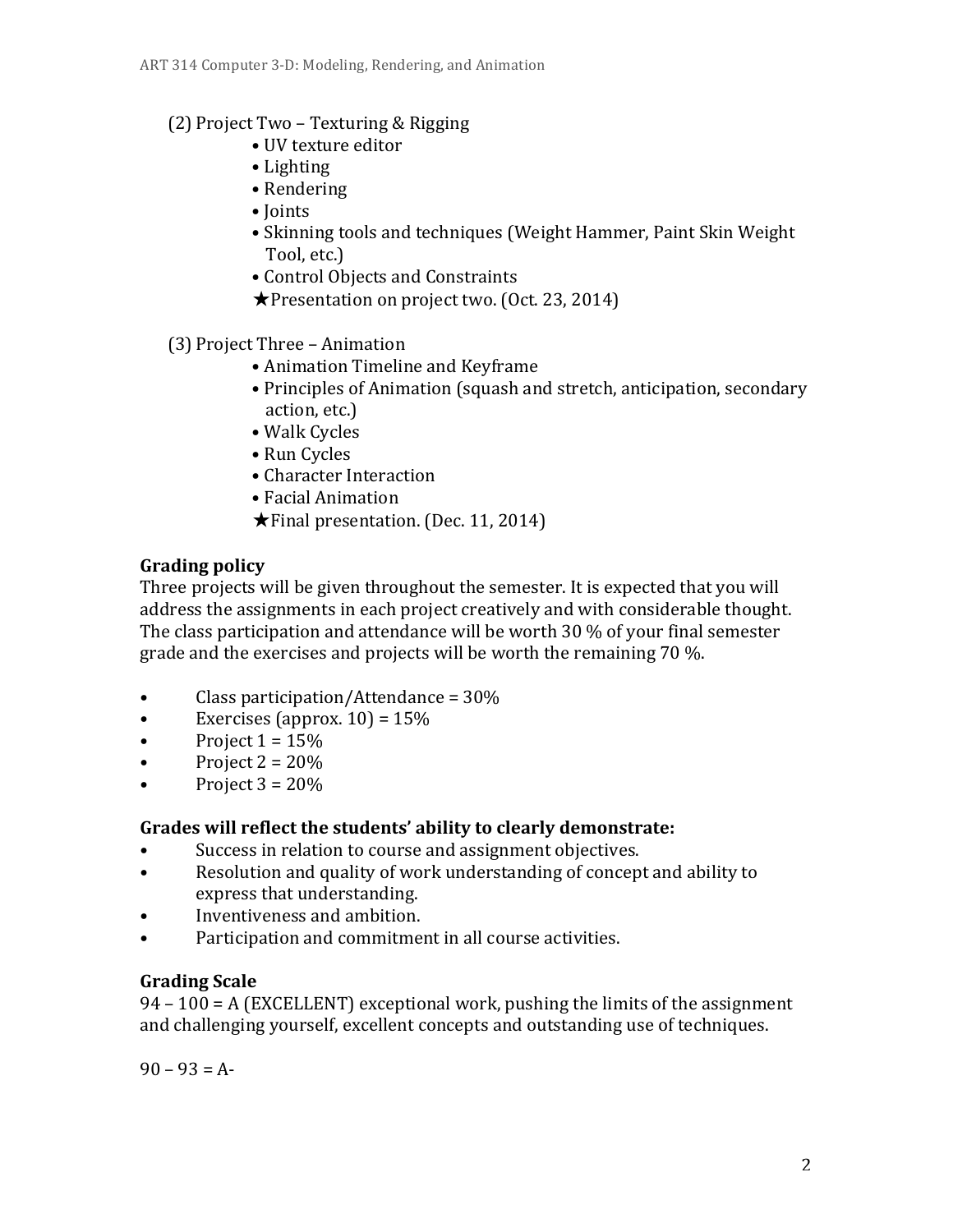$89 - 87 = B + (GOOD)$  work – well done, executed with care and attentiveness; good use of concepts and techniques from class and reading assignments.

 $86 - 84 = B$ 

 $83 - 80 = B$ 

 $79 - 77 = C + (SATISFACTORY)$  average work, assignment guidelines were properly followed, acceptable, and satisfactory achievement.

 $76 - 74 = C$ 

 $73 - 70 = C$ 

 $69 - 67 = D + (POOR)$  work barely meets assignment requirements, no effort or time invested.

 $60 - 66 = D$ 

below  $60 = F$  (FAILURE), does not meet the minimum requirement. Incomplete work. Please note that it's better to submit something than nothing. Even if you get  $30/100$  it will still help your grade. Not submitting an assignment will give you a 0.

## **Class Attendance**

It will be important for all students to attend class regularly, and to review the material missed should an absence occur. Up to 3 absences will be accepted unconditionally, but each further absence will cause the attendance grade to be lowered by 20 (100 to 80, etc.). Attendance will be recorded during the first  $10$ minutes of class. If you should have a medical reason to miss more than the allotted absences, please keep me apprised with notes from your doctor.

## **ALWAYS BACK UP YOUR WORK**

You will need an external hard drive or flash drive at least 10+ GB from which to work from and store your projects. Please remember to backup your files to an additional drive or DVD-r to avoid a tragic loss of your work. Loss of data is not a valid excuse for submitting a project late.

## **Safety Information**

Students in the School of Visual Arts may find themselves working in the shop or in their studios or classrooms using a variety of materials and power and hand held equipment, which may cause injury. Given this possibility, equipment is provided and ventilation systems have been installed that are regularly inspected and maintained to ensure the safety of all students working in classrooms, studios and the shop. Students should use the shop only after having received an orientation in the use of such equipment and when supervised by faculty or shop personnel. Should any injuries occur, in the shop, studios, or classrooms in the School of Visual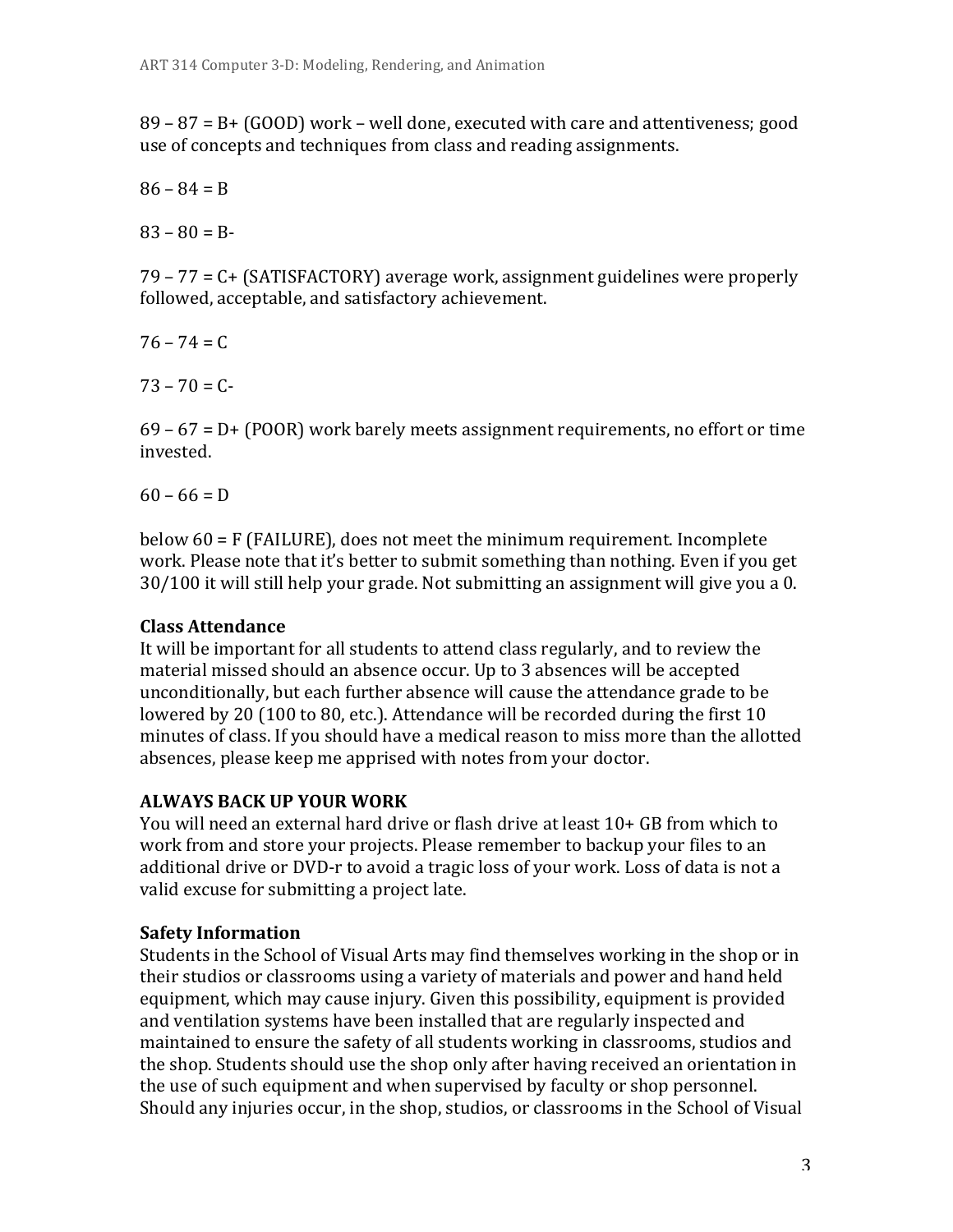Arts please report them to Jerry Bierly, Shop Supervisor, Room 108 – A Visual Arts Building, Phone:  $814-865-3962$ , email: jib7@psu.edu.

### **Academic Integrity Statement**

*University Policies and Rules Guidelines* states that academic integrity is the pursuit of scholarly activity in an open, honest and responsible manner. Academic integrity is a basic guiding principle for all academic activity at The Pennsylvania State University, and all members of the University community are expected to act in accordance with this principle. Consistent with this expectation, the University's Code of Conduct states that all students should act with personal integrity, respect other students' dignity, rights and property, and help create and maintain an environment in which all can succeed through the fruits of their efforts. Academic integrity includes a commitment not to engage in or tolerate acts of falsification, misrepresentation or deception. Such acts of dishonesty violate the fundamental ethical principles of the University community and compromise the worth of work completed by others.

Academic dishonesty includes but is not limited to acts such as cheating on exams or assignments; plagiarizing the words or ideas of another; fabricating information or citations; facilitating acts of academic dishonesty by others; claiming authorship of work done by another person; submitting work completed in previous classes; and/or submitting the same work to multiple classes in which a student is enrolled simultaneously.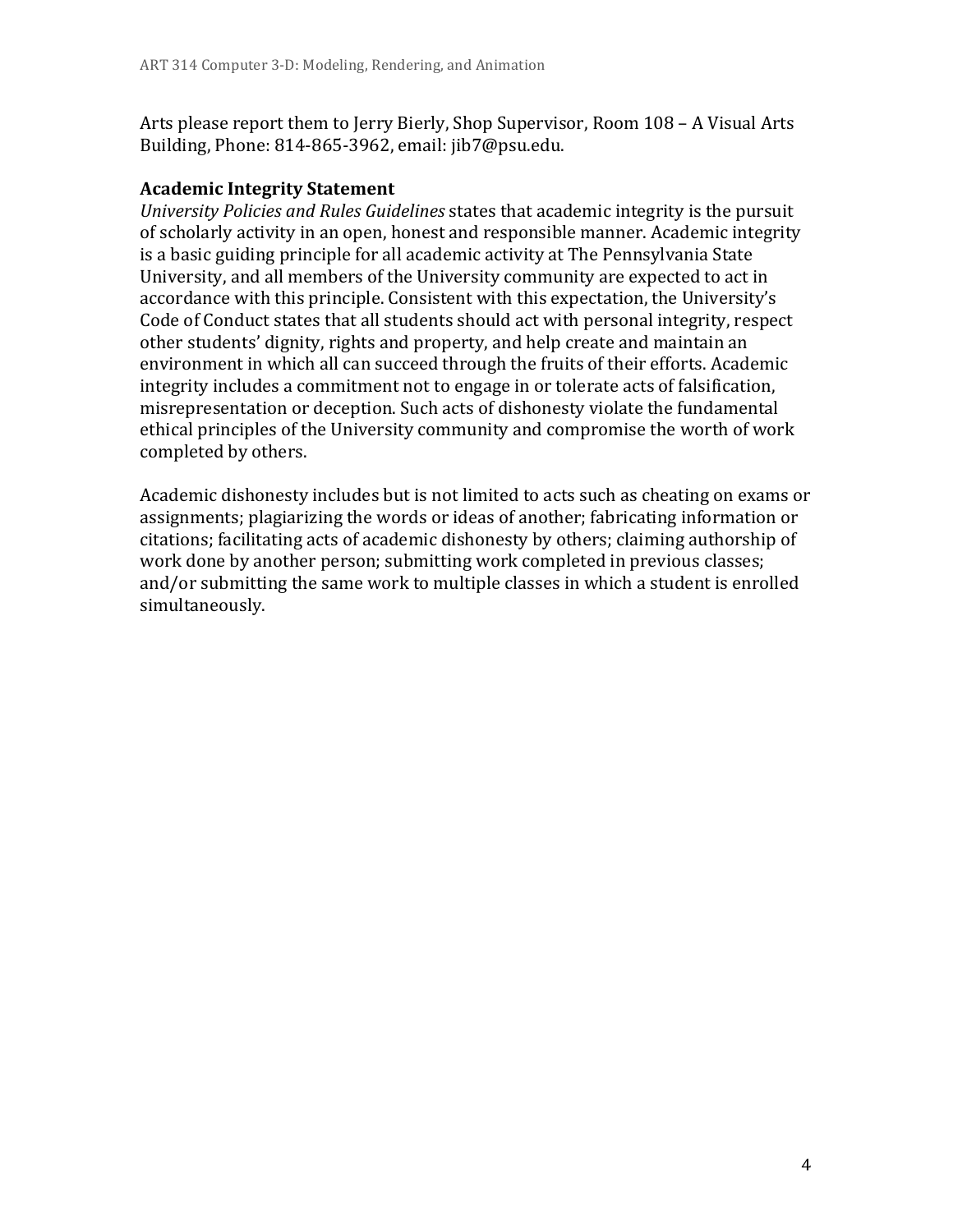# **Course Schedule**

## ☆Project One – Modeling

(Week  $1 \sim$  Week 4)

Week 1 (Aug.  $25 \sim$  Aug. 31) Introduction to Maya Interface Manipulation of objects/Tools Hierarchy UI Introduction to Modeling Exercise One: Modeling the Missile Launcher (Part one)

Week 2 (Sep.  $1 \sim$  Sep. 7)

Polygon modeling tools Modeling History NURBS modeling tools Deformers for Modeling Exercise One: Modeling the Missile Launcher (Part Two) Exercise Two: Modeling a character (Part one)  $\odot$  Assignment one: Modeling an object

Week  $3$  (Sep.  $8 \sim$  Sep. 14)

Exercise Two: Modeling a character (Part Two)  $\circledcirc$  Assignment two: Modeling a character

Week 4 (Sep.  $15 \sim$  Sep. 21) Rendering Work Day

## ★**Presentation of Project One (Sep. 18):**

Every student will have 5 minutes to talk about your work. Your Portfolio should consist of  $(1)$  3 images of your assignment one model  $(2)$  2 Images of your assignment two character in front view and side view.  $(2)$  3 images of your character through the perspective views. Additional works (such as character concept design) are very welcome!

After the presentation, you should put all of these pictures with your Maya project files in one folder and compress it into a ZIP file or RAR file, and upload it to the course site for grading. Please name your file by "your name + your student ID".

> ☆Project Two - Texturing & Rigging (Week  $5 \sim$  Week 9)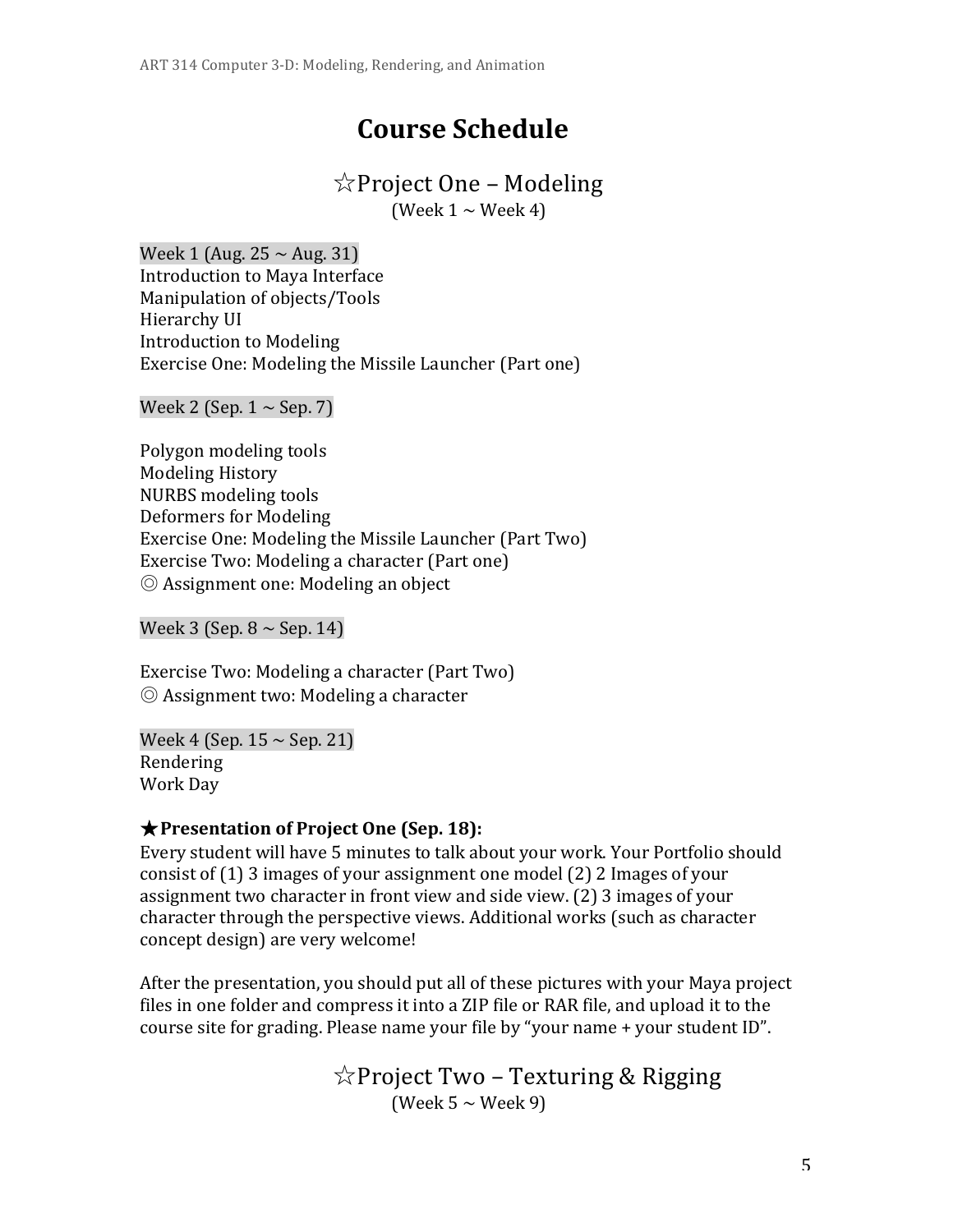Week 5 (Sep. 22  $\sim$  Sep. 28) UV Mapping UV texture editor Exercise Three: UV Mapping  $\odot$  Assignment Three - UV Mapping Exercise Four: Texture mapping a character (Part One)

Week 6 (Sep. 29  $\sim$  Oct. 5) Exercise Four: Texture mapping a character (Part Two)  $\odot$  Assignment Four - Texture mapping your character Exercise Five: Rigging a character (Part One)

Week 7 (Oct.  $6 \sim$  Oct. 12) Introduction to Rigging Joints (Hierarchy, UI, Rotation) Skinning tools and techniques (Weight Hammer, Paint Skin Weight Tool, etc.) Connections of Attributes - Control objects (Global Control, Controller, Center of Gravity, etc.) **Constraints** Exercise Five: Rigging a character (Part Two)  $\odot$  Assignment Five: Rigging your character

Week 8 (Oct.  $13 \sim$  Oct. 19) Dynamic parenting system Facial Expression (Blend Shapes) Spline IK system Exercise Six: Facial Rig Work Day

Week 9 (Oct.  $20 \sim$  Oct. 26) Work Day ★**Presentation of Project Two (Oct. 23):**

Every student will have 5 minutes to show your work. Your Portfolio should consist of  $(1)$  images of your textured assignment four character.  $(2)$  A video recording of your assignment five character with controllers on. The video should show how each controller functions on your character.

After the presentation, you should put the images, videos with your Maya project files in one folder and compress it into a ZIP file or RAR file, and upload it to the course site for grading. Please name your file by "your name + your student ID".

> $\angle$  Project Three – Animation (Week  $10 \sim$  Week  $16$ )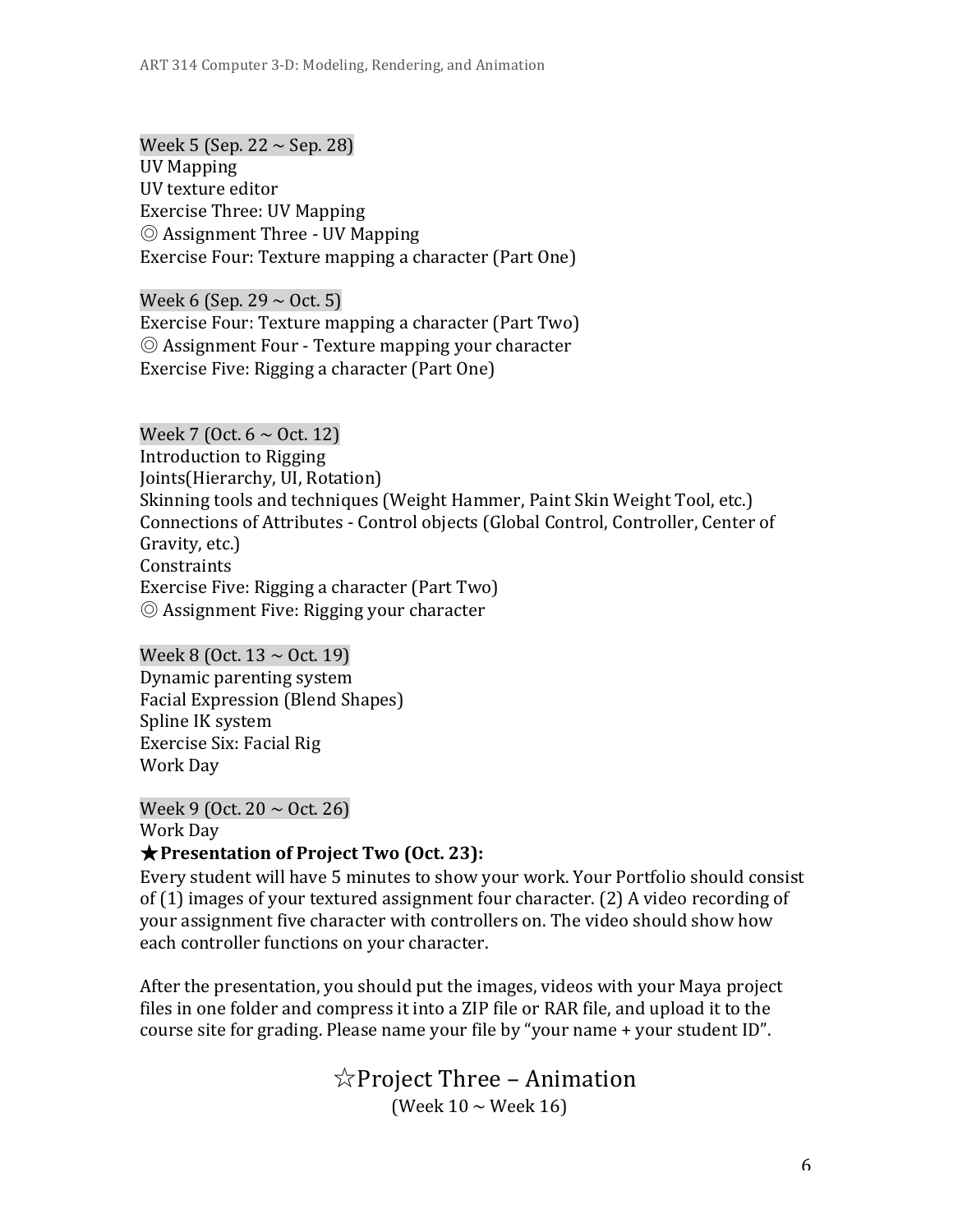Week 10 (Oct.  $27 \sim$  Nov. 2) Introduction to Animation Animation Timeline UI Working with Keys in the Timeline Curves Graph Editor UI and editing keys Animation on a curve

Principles of Animation Timing and spacing for weight Timing and spacing for contrast Beginning pose to pose animation Exercise Seven: Anticipation and Secondary Action

Week 11 (Nov.  $3 \sim$  Nov. 9) Exaggeration Ease in and Ease out Extremes, in-betweens and breakdowns of character animation Straight ahead action Follow through and overlapping action Secondary action Squash and Stretch © Assignment Six: Character Animation

Week 12 (Nov.  $10 \sim$  Nov. 16) Walk Cycles Run Cycles Work day Exercise Eight: Walk Cycle Exercise Nine: Run Cycle

Week 13 (Nov.  $17 \sim$  Nov. 23) Character Interaction Blend Shapes Facial Animation Exercise Ten: Facial Animation Work day

Week 14 (Nov.  $24 \sim$  Nov. 30) Break (no classes)

Week 15 (Dec.  $1 \sim$  Dec. 7) Work day Rendering